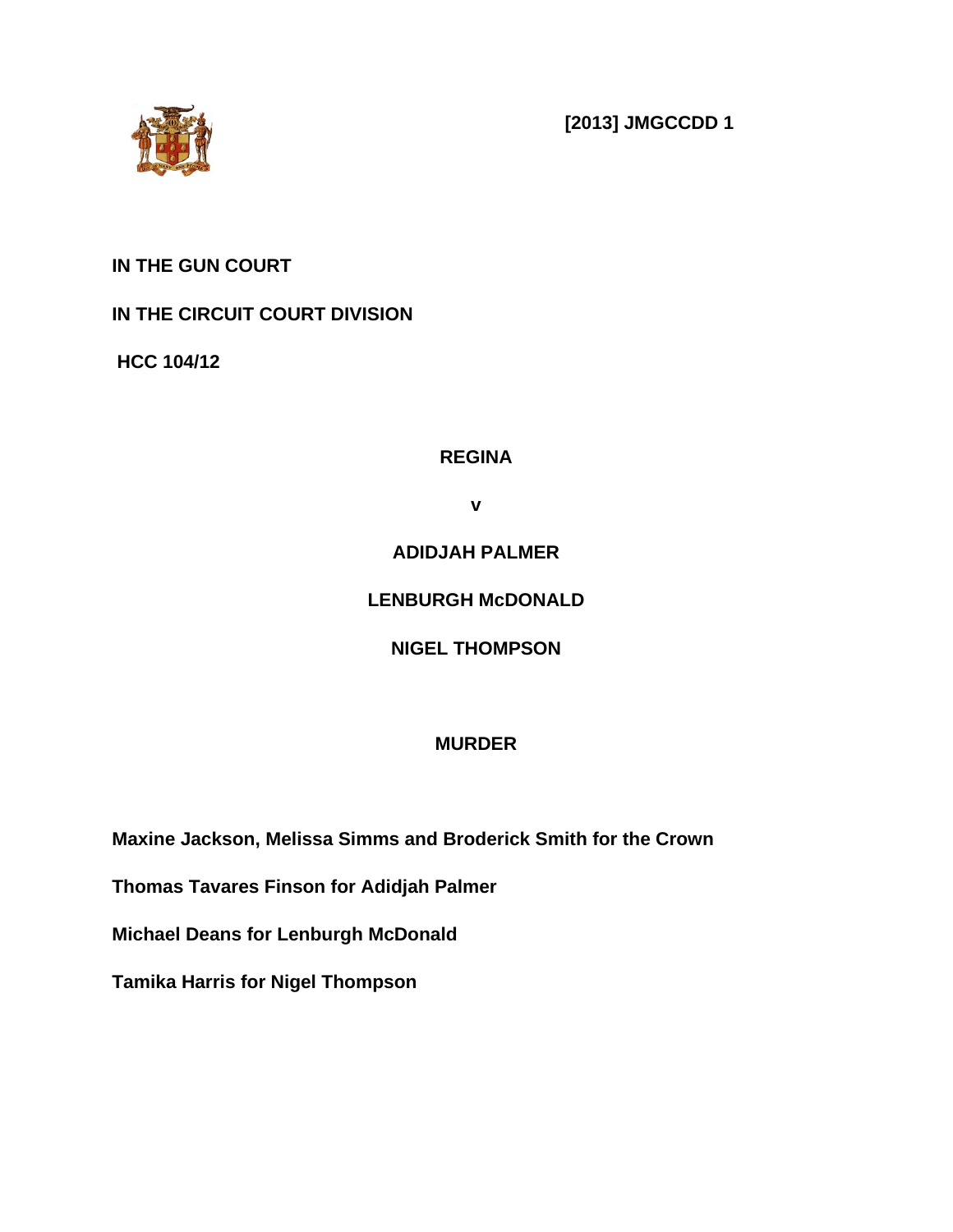### **July 16, 17, 18, 22, 23, 24 and 26 2013**

# **APPLICATION UNDER SECTION 31D (d) OF THE EVIDENCE ACT – WHETHER WITNESS CANNOT BE FOUND AFTER ALL REASONABLE STEPS HAVE BEEN TAKEN TO FIND HIM**

### **SYKES J**

- **[1]** On July 16, 2013 a voir dire began after an application by the prosecution to have admitted into evidence statements given by two prosecution witnesses. The application was made under section 31 D (d) of the Evidence Act (EA). On July 23, 2013, I excluded the statements. These are my reasons which have now been put into writing following oral reasons given. This judgment is much shorter than my oral reasons given on July 23, 2013.
- **[2]** I should point out that the trial commenced in the Circuit Court Division of the Gun Court, a court created by the Gun Court Act. Trials in this court, by virtue of the statute, are in camera, that is the public do not have a right of access. The purpose was to preserve the identity of the witnesses. In these reasons no witness will be identified by name and neither will any details of the evidence be given other than what is necessary to make the context in which the issues that arose for decision understandable.

### **The legal principles**

**[3]** Section 31 D (d) of the EA is as follows:

*Subject to section 31 G, a statement made by a person in a document shall be admissible in criminal proceedings as evidence of any fact of which direct oral evidence by him would be admissible if it is proved to the satisfaction of the court that such person –*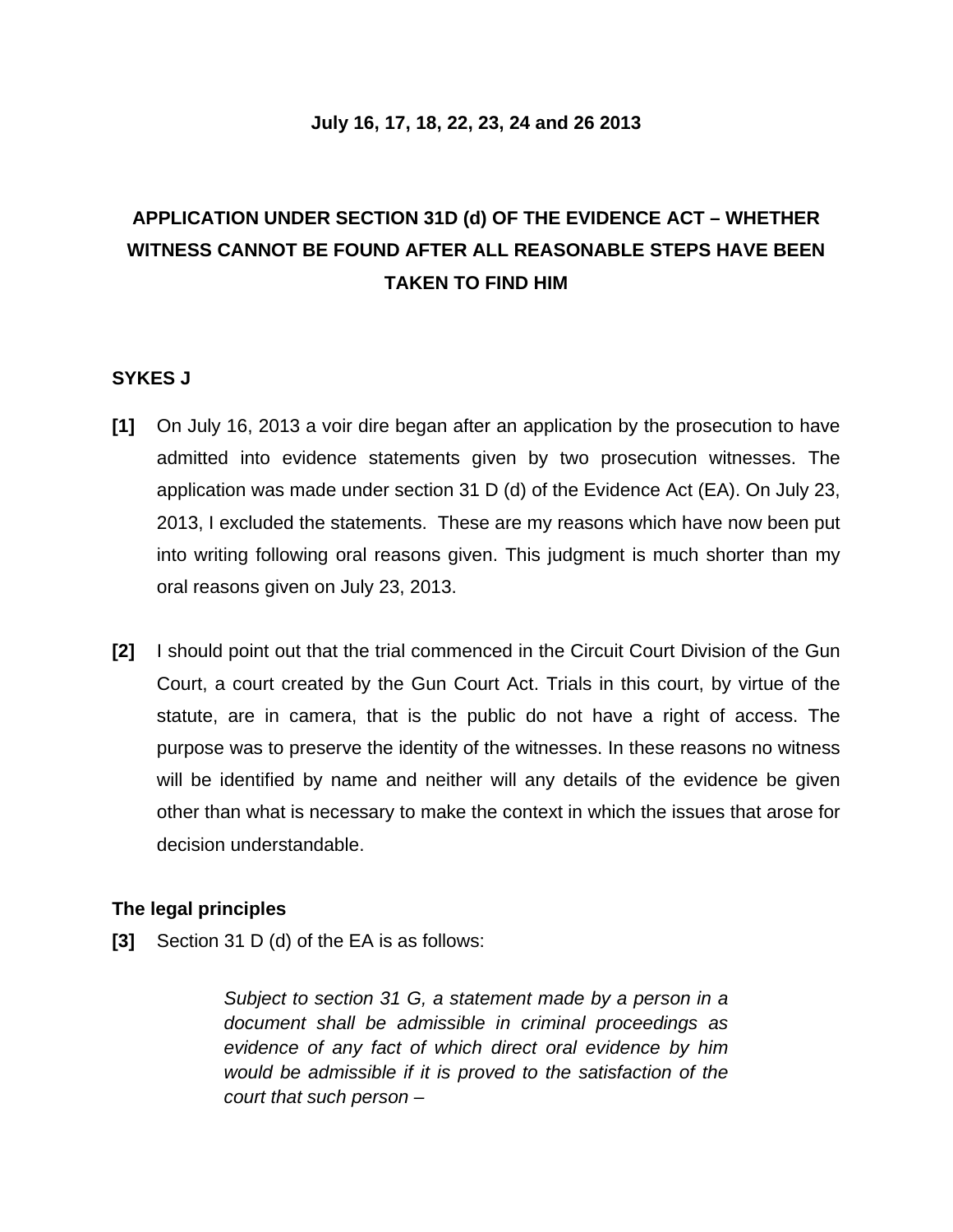*(d) cannot be found after all reasonable steps have been taken to find him;*

*…*

- **[4]** It is well established that the strong general rule is that whenever the prosecution make applications of this nature the standard of proof is proof beyond reasonable doubt. This is so even though the words of the statute are 'proved to the satisfaction of the court.' The understanding in this jurisdiction is that this means the criminal standard in respect of the prosecution and the civil standard in respect of the defence. The section can be utilised by both the prosecution and the defence although more often than not it will be the prosecution who will be seeking to rely on it.
- **[5]** This provision was introduced into Jamaica by an amendment to the EA in 1995 because there was and still is a serious problem in Jamaica with witness intimidation and, unfortunately, the murder of witnesses.
- **[6]** These provisions are statutory exceptions to the common law rule that 'the defendant in a criminal trial should be confronted by his accusers in order that he may cross-examine them and challenge their evidence' (**R v Davis** [2008] 1 AC 1128 **[5]**). Since there is a departure from the general rule there would need to be adequate safeguards for the rights of the defence. One of those 'is the requirement that all reasonable steps must have been taken to secure the attendance of the witness' (**Grant (Steven) v R** (2006) 68 WIR 354 **[21] (1)**).
- **[7]** The purpose of the section was explained by the Judicial Committee of the Privy Council in **Grant (Steven) v R [11]**:

*The plain purpose of s 31D is to permit the admission of an unsworn statement made out of court, where the statutory conditions are met and subject to the exercise of any*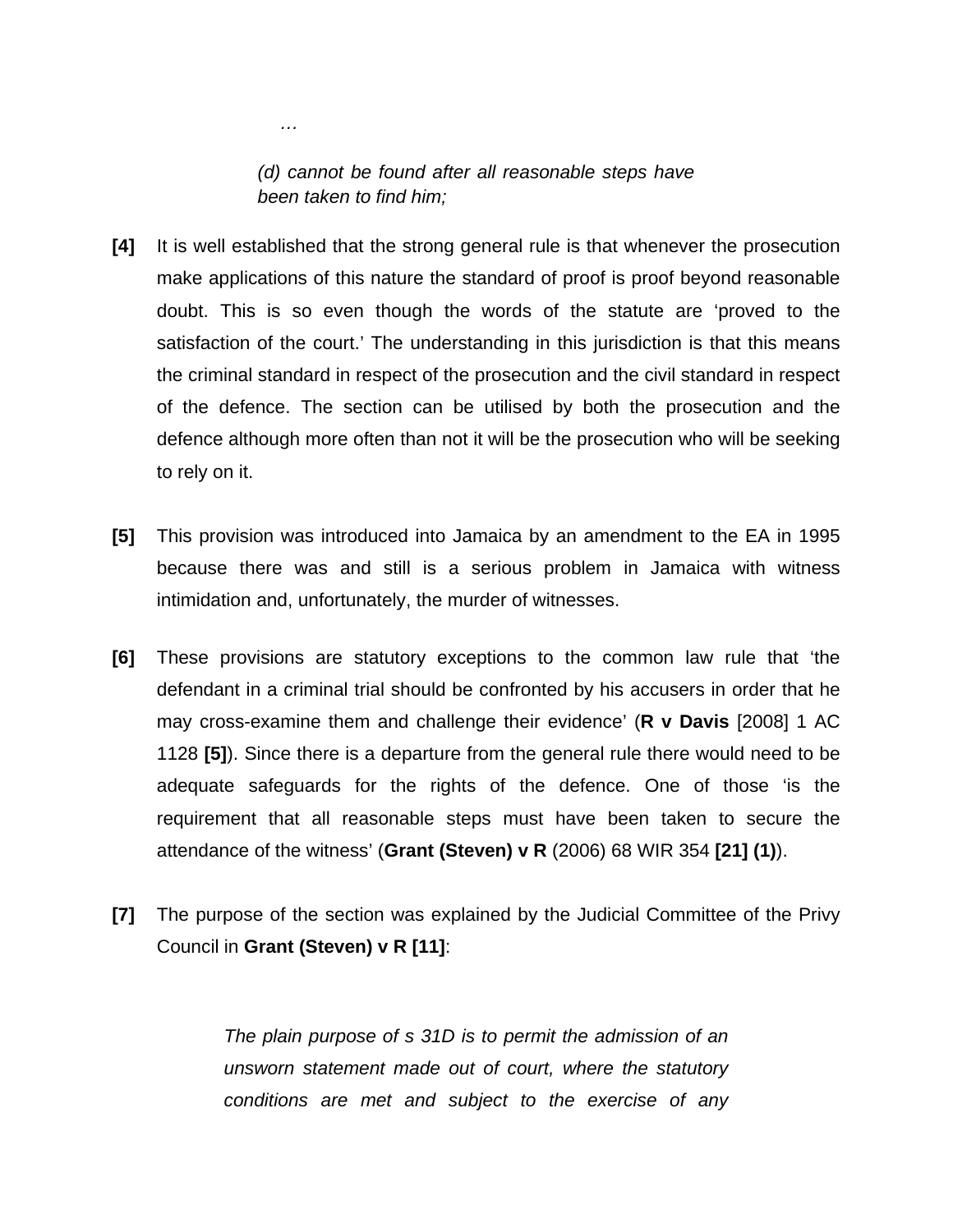*relevant judicial discretion when, but for the section, the statement would have been inadmissible as hearsay.*

**[8]** Despite this recognition the Board also stated at **[14]:**

*The evidence of a witness given orally in person in court, on oath or affirmation, so that he may be cross-examined and his demeanour under interrogation evaluated by the tribunal of fact, has always been regarded as the best evidence, and should continue to be so regarded. Any departure from that practice must be justified.*

- **[9]** From this the Board recognised that despite the statutory provision permitting to be admitted what would have been excluded, that possibility should not obscure the fact that the admission of statements under the section is not ideal and any evidence so admitted is not regarded as the best evidence.
- **[10]** Their Lordships also held at **[21] (3)**:

*In any event, it is, in the opinion of the Board, clear that the judge presiding at a criminal trial has an overriding discretion to exclude evidence which is judged to be unfair to the defendant in the sense that it will put him at an unfair disadvantage or deprive him unfairly of the ability to defend himself.*

**[11]** What this means is that the trial judge may yet exclude a statement even if the statutory basis of admissibility has been met by the prosecution. In other words, the fact that the prosecution have proved beyond reasonable doubt that all reasonable steps have been taken to find a witness does not mean that the statement automatically comes in. Not only is there a discretion at common law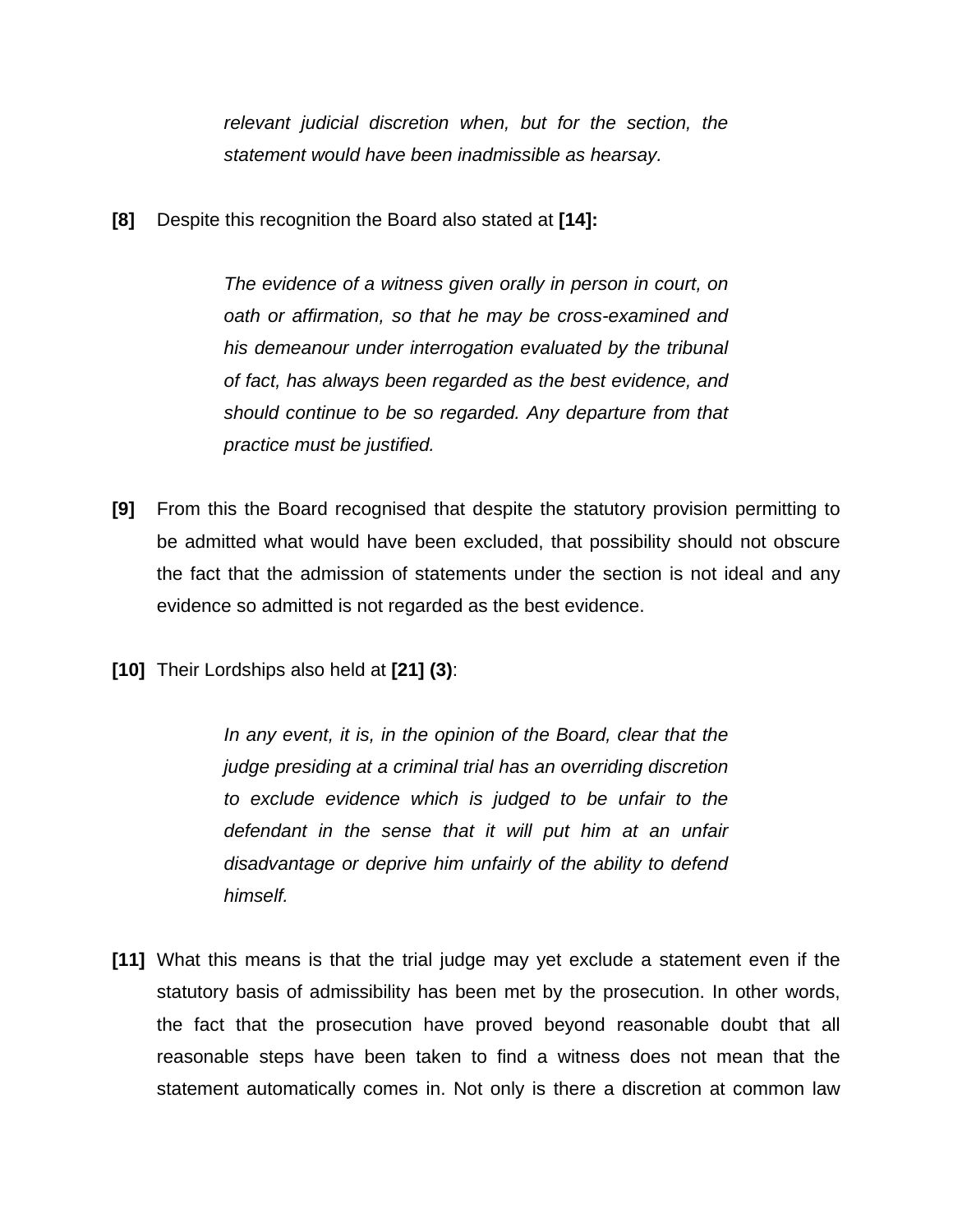but the EA under section 31L confers on the trial a statutory discretion to exclude the statements if the prejudicial effect is greater than or so out of proportion to the point that the evidence was used to prove that it would be unfair to the defendant if the statement were to be admitted.

- **[12]** The Privy Council expressly referred to the Court of Appeal's decision in R v Michael Barrett in two respects. First, the Board accepted that the Court of Appeal was correct to stress that the statute requires all reasonable steps to be taken to find the witness. Second, their Lordships agreed with the Court of Appeal's recognition of the discretion of the judge's power to exclude evidence if it will put the defendant 'at an unfair disadvantage or deprive him unfairly of the ability to defend himself.' I will now turn to the relevant decisions of the Court of Appeal of Jamaica on this provision.
- **[13]** The first case in which a written judgment was produced by the Court of Appeal on the section is that of **Michael Barrett** (1998) 35 JLR 468. In that case Rattray P stated that '[d]espite the legislative provision the admissibility of a statement is first determined by the trial judge who must decide whether in all the circumstances it is fair that [the] statement should be admitted' (470A) His Lordship indicated that 'the requirement of all … reasonable steps being taken to find the maker of the statements' is the important pre-condition for admissibility' (470C) (emphasis in original). This statement of principle has not been modified down or departed from by any subsequent decision of the court. The Privy Council, in **Grant**, agreed with this approach.
- **[14]** In the case of **R v O'neil Smith** SCCA No 113/2003 (unreported) (delivered December 20, 2004). The Court of Appeal stated that under section 31D (d) the prosecution must prove (a) the witness cannot be found; and (b) that all reasonable steps have been taken to find the witness. Smith JA, who delivered the judgment of the court, held if the prosecution 'can satisfy the court that the deponent cannot be found after all reasonable steps have been taken to find [him],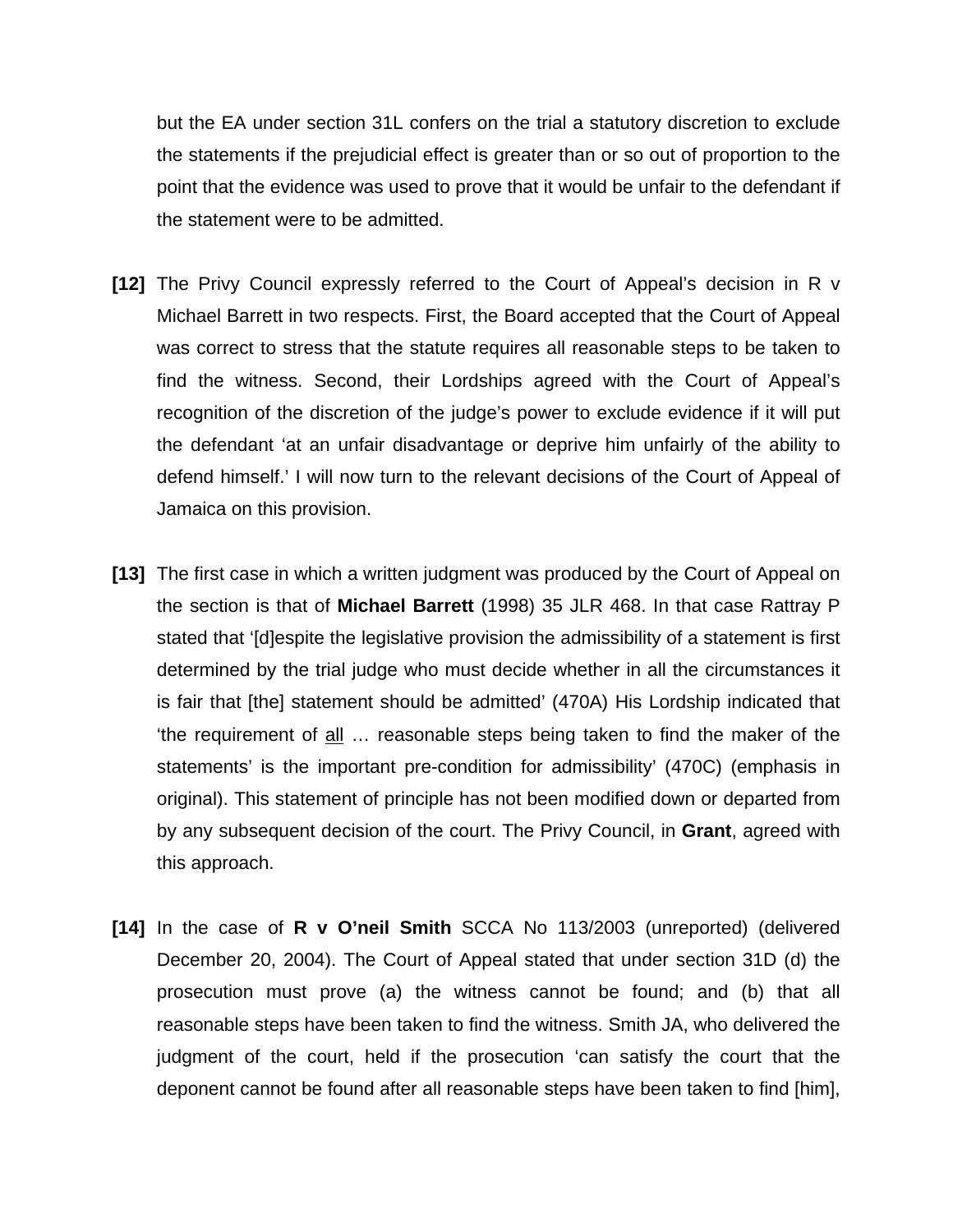the court has a discretion to admit the deposition. That is to say, a statement may be excluded even if the prosecution meets the statutory test. An important feature of the case is that Smith JA held that 'whether all reasonable steps have been taken must be assessed on the particular circumstances of each case' (slip op 11).

- **[15]** Smith JA was emphasising that it is really a case by case analysis, meaning that what may be reasonable in one case may well be inadequate in another if there are circumstances that suggest more ought to have been done before it can be said that **all reasonable steps** have been taken to find the witness.
- **[16]** The next case of significance is that of **Brian Rankin and Carl McHargh v Regina** SCCA Nos 72 & 73/2004 (unreported) (delivered July 28, 2006). Panton JA stated because 'the witness is not available for visual assessment by the jury, it has to be stressed that great care has to be taken to ensure that the requirements of the legislation are met before permission is sought, or granted for the documents to be read into evidence' **[18A]**. His Lordship stated:

*In respect of paragraph (d) of section 31D of the Evidence Act, it is imperative that all reasonable steps be taken to find the witness. … The taking of all reasonable steps does not mean that every hospital and lockup in the country should be checked. What it means is that checks should be made at the places with which the witness has a contemporary connection, and contact made with known relative or friends with whom he would have been reasonably expected to be in touch.* (emphasis in original)

**[17]** Ten years after **Barrett**, the Court of Appeal is insisting that **all reasonable steps**  must be taken to find the witness. The latest case on this issue from the Court of Appeal of Jamaica has not altered this position (**Tate v R** [2013] JMCA Crim 16).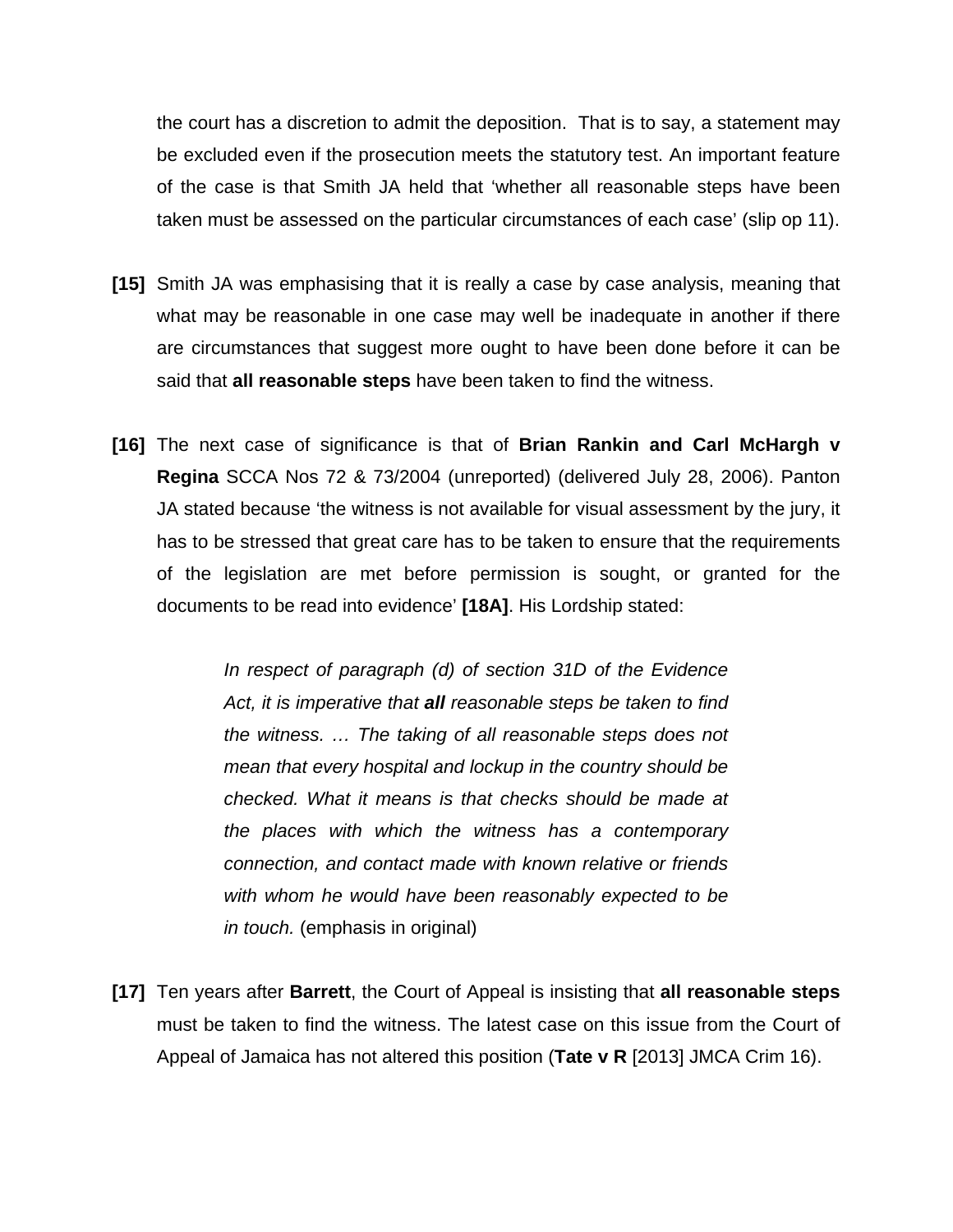- **[18]** The legal position is quite clear. All reasonable steps must be taken to find the witness. What is reasonable is to be assessed in the context of the particular case. What is reasonable in one case may well fall short in another. Applications under section 31D are intensely fact sensitive and so the resolution of such an application in one case cannot establish any general principle so far as the analysis of facts is concerned. Nonetheless, it is expected that enquiries would be made at places where the witness has a contemporary connection and with persons who could be reasonably be expected to be in contact with the witness. The trial judge has a discretion to exclude the statement even if the statement is admissible under section 31D (d) if it would be unfair to admit it into evidence. The statute also confers a statutory discretion under section 31L to exclude statements if the prejudicial effect is greater that its probative value.
- **[19]** It is crucial to observe that the statute does not say all possible steps but all reasonable steps. The issue is not whether the proponent of the evidence could have done more but rather whether what was done was reasonable in all the circumstances. It is important to bear this in mind because it is tempting to think, with the benefit of hind sight and an active imagination, to come up with other steps that may have been taken. The statute does not require perfection but reasonableness.
- **[20]** The case of **Sebert Morris and others v Regina** SCCA Nos 80, 81 & 82/2001 (unreported) (delivered December 20, 2007) Panton JA made an important statement regarding proof of all reasonable steps to find a witness at page 10. His Lordship was responding to the submission that the statute refers to admission of first-hand hearsay and therefore only first hand hearsay was admissible. His Lordship refuted this when he said:

*There can be no argument, for example that an investigator who visits places such as hospitals searching for a witness may give evidence that he made such visits and came away empty-handed. Such evidence implies at least that he was*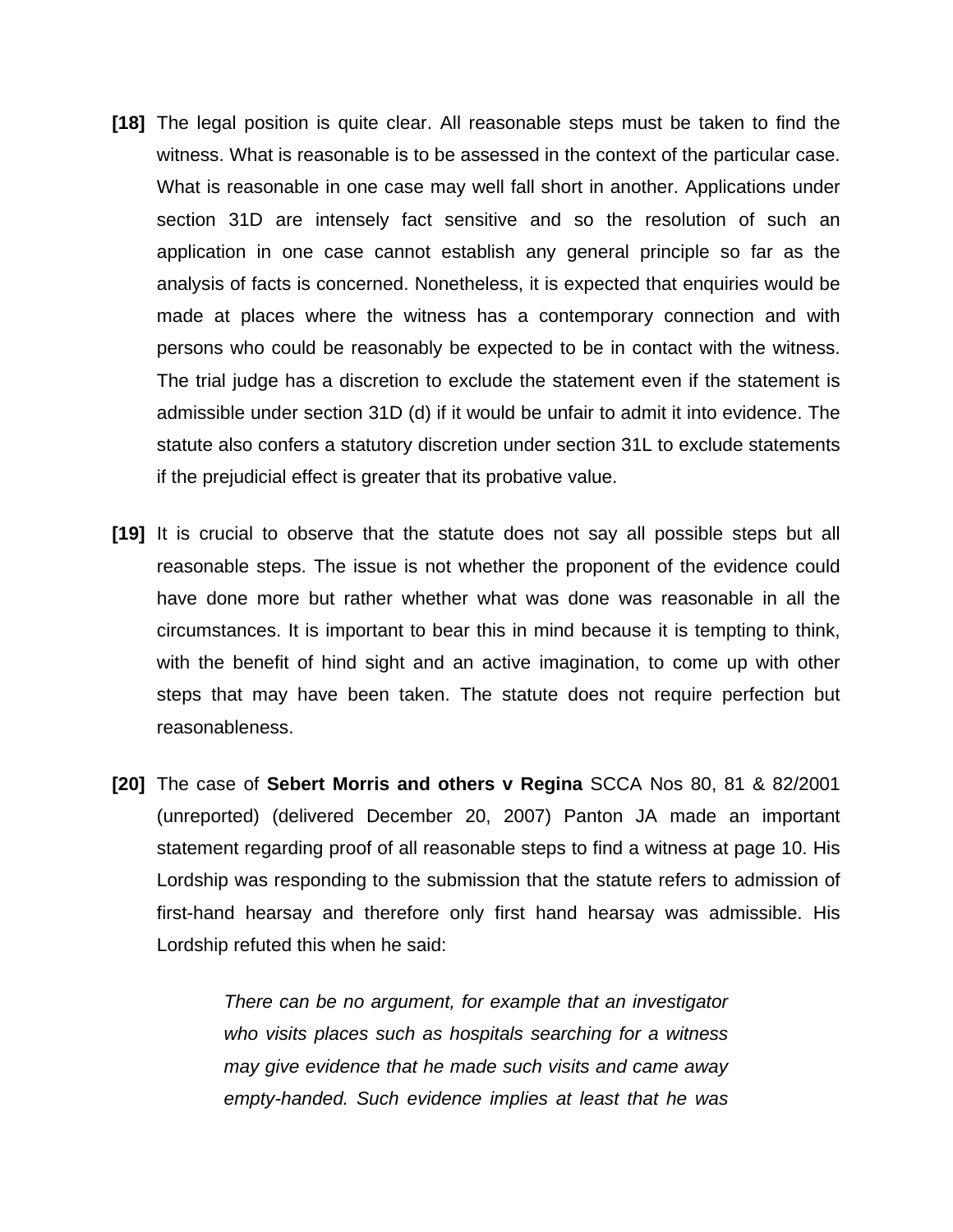*told (by hospital administrators, for example) that the witness being sought was not at that location. Criminal trials that are facilitated by the use of section 31D of the Act would become impossible if it were required that all persons consulted in the search for witnesses had to attend in person, in order that the judge may have first-hand evidence from them to decide whether the evidence of the missing witness may be read. Further, as in this case, it would not be possible for a statement made by the missing witness to be adduced through the very person to whom the statement was made. Clearly, the Court (sic) cannot, if the Act is to function effectively, be placed in a straight-jacket when a voir dire is being conducted for the purposes of the Act.*

### **The facts the case**

- **[21]** There were statements from two witnesses that the prosecution sought to admit. There was the usual trilogy of checks with morgues, prisons and hospitals (mph) and publication in the newspapers. It is not proposed to recount all the evidence but to focus on the reasonable steps that were not taken in relation to both witnesses.
- **[22]** Witness A indicated in his statement that he had relatives in a particular community. In fact, that witness who would now be at least forty years old, stated that he would visit his relative at least once per week and he had been doing this since he was a small child. This information was known to the police. The police did not know the precise location of the addresses but stated that he could have found out if he wanted. The police officer stated that he made the decision not to seek out these relatives because of the influence of the defendants in the community where the relatives lived. He felt that it would not be prudent to contact them. The evidence did not explain the nature of the influence. There was no evidence that the relatives might not have cooperated with the police.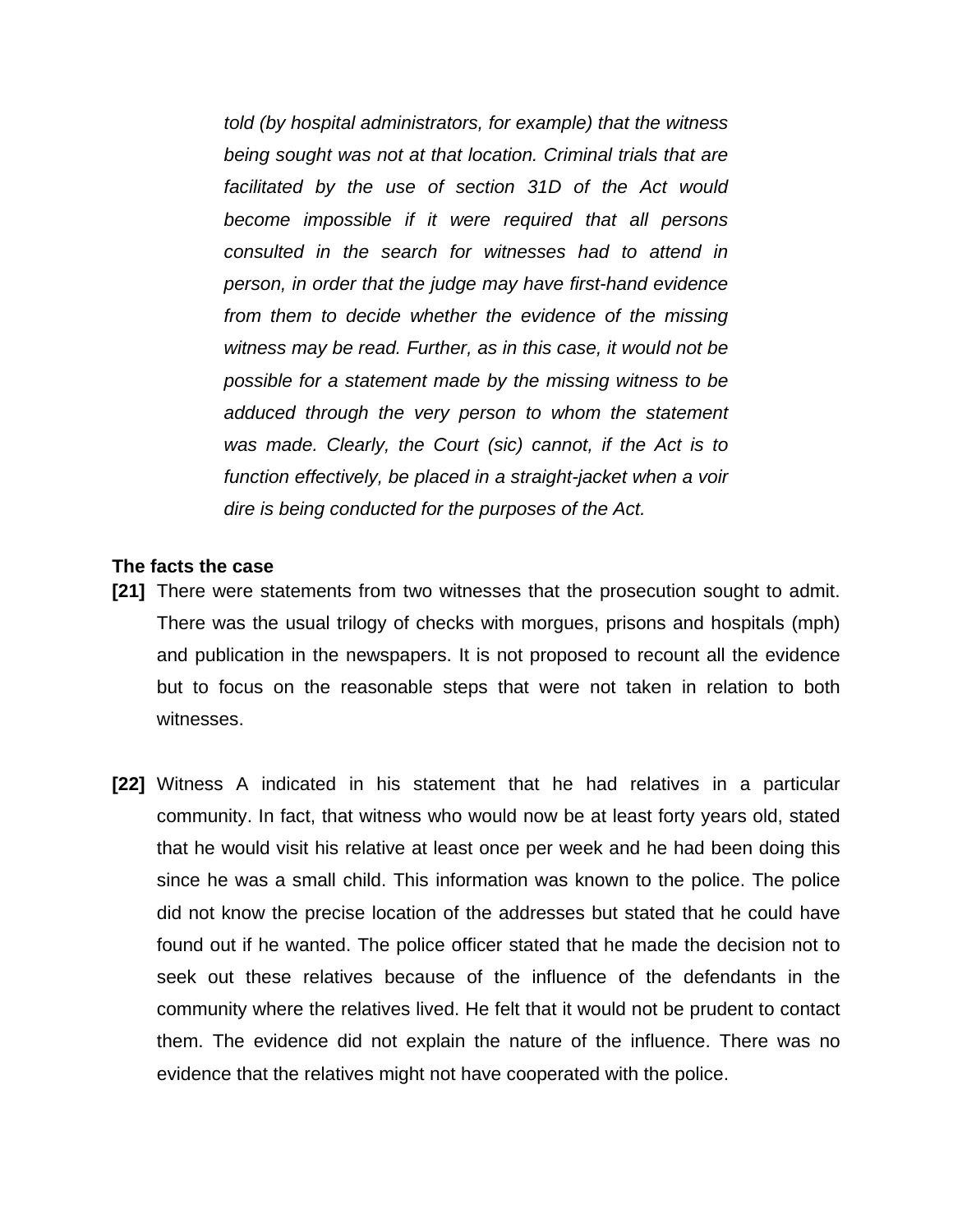- **[23]** As Rattray P and Panton JA have stressed, **all reasonable steps** must be taken. It cannot be said that all reasonable steps were taken in the case of witness A. The police did not make any attempt to find the relative despite having reasonably clear evidence of where they were located. This to my mind was a serious omission and so the conclusion must be that the statutory standard was not met.
- **[24]** In the case of witness B, the evidence is that although he had not given an address in the statement to the police, he made a statement to a public official in which he stated his address. This address turned out to be an apartment complex. The police went there and spoke to one person only who said that she did not know the witness. No one else at the complex was spoken to by the police and neither did the police search the property or attempt to do so. They did not knock on any doors there in order to speak to residents of the complex. Again, it cannot be said that all reasonable steps were taken to find the witness.
- **[25]** There is a further point to be made with respect to witness B. The police made the unfortunate decision not to have any contact with the witness since late 2011 because he alleged impropriety on the part of a particular police officer. This meant that for over one year the prosecuting authorities did not know anything about the witness. In fact no attempt was made to find witness B until after the empanelling of jurors began in this matter on July 11, 2013. With the voir dire commencing on July 16, 2013, it was always going to be an uphill task to show that all reasonable steps were taken to find the witness when no one sought to contact him over one year. In this regard it would be helpful if the prosecuting authorities were to bear in mind the words of Hugh LJ in **R v Adams** [2008] 1 Cr App R 35 at **[13]**:

*All the experience of the criminal courts demonstrates that witnesses are not invariably organised people with settled addresses who respond promptly to letters and telephone calls and who manage their calendars with precision. They*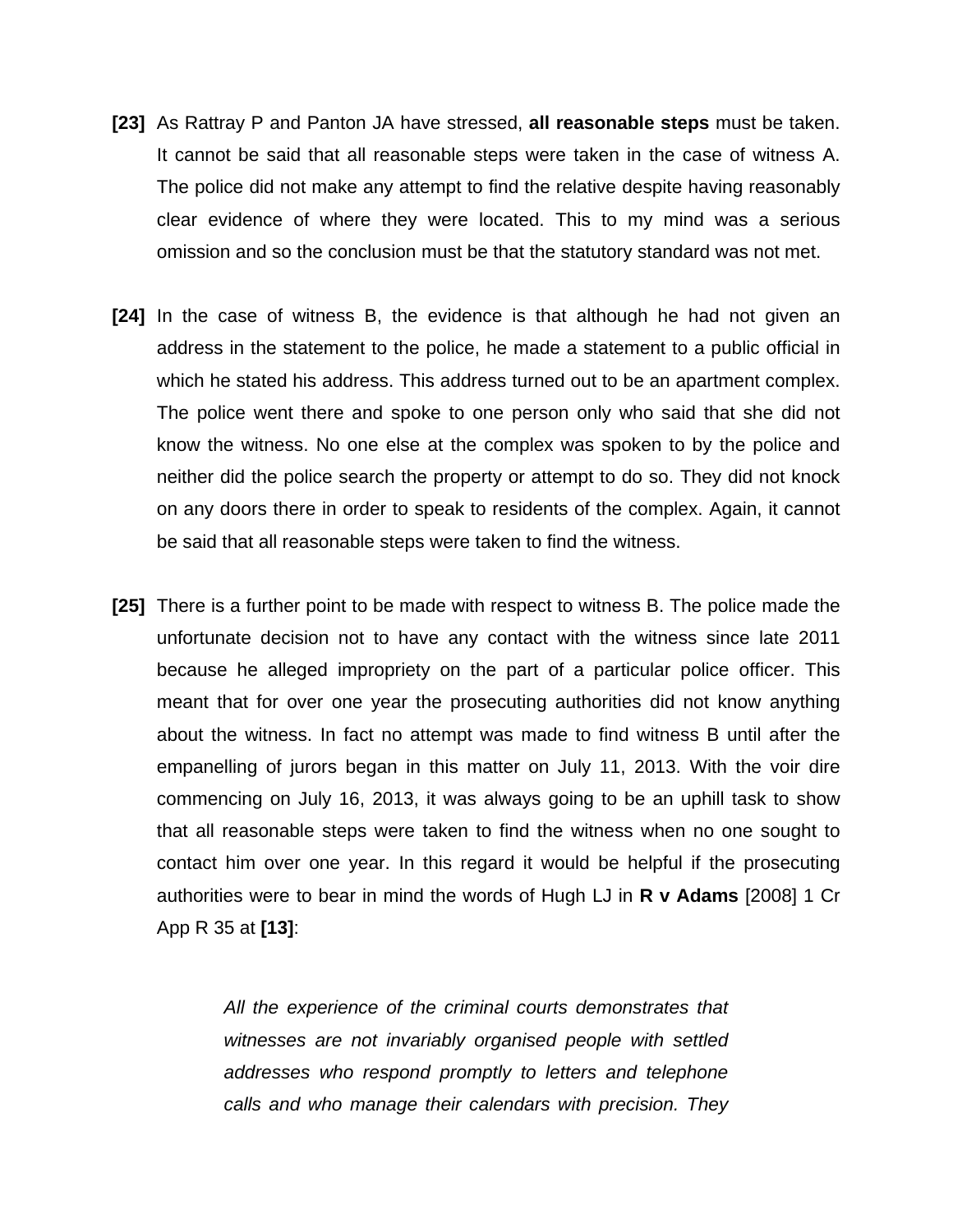*often do not much want to come to court. If they are willing they may not accord the appointment the high priority that it needs. Even if they do both of those things, it is only too foreseeable that something may intervene either to push the matter out of their minds or to cause a clash of commitments. Holidays, work, move of house, illness of self or relative and commitments within the family are just simple examples of the kind of considerations which day in, day out, lead to witnesses not according the obligation to appear at court the priority that they ought to do. We are told that in the present case it turned out that Mr Chambers had taken his wife to hospital. If he had to do that, and it may be he did, that should have been found out at the very least the previous week and then consideration could have been given to whether the trial had to go back or whether alternative arrangements could be made to get the lady to hospital, or whether the trial could start a little later in the day, or some other adjustment made to enable the process of justice to take place. All of that was simply rendered impossible by the wholly inadequate approach of those whose duty it was to keep in touch with the witness. It may very well be that, however regrettably, the police are no longer able themselves to undertake the care of prospective witnesses. That is not a matter on which it is right for us to express any view. But whoever it is who does undertake it, the need to keep in touch, to be alive to the witness's needs and commitments is not less now than it ever was; if anything it is rather greater now than it used to be. Leaving contact with a witness such as this until the last working day before the trial is not good enough and it certainly is not such steps as it is reasonably practicable to take to find him. In*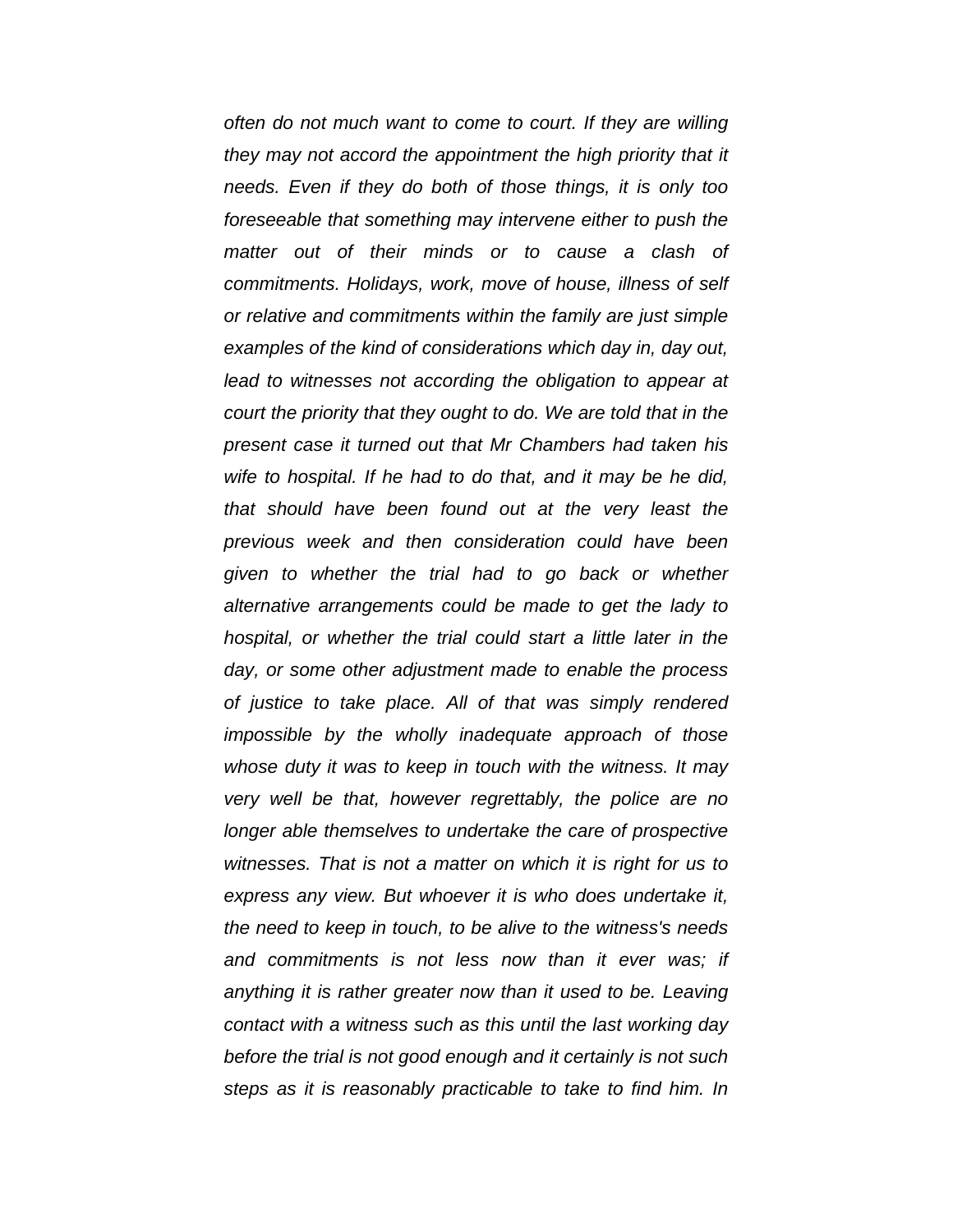*addition to that, once the message was not known to have been received on the Friday and there was doubt about it, we agree with Mr Lynn that reasonably practicable steps which ought to have been taken included a visit to his address and/or to his place of work or agency, or at least contact with those places, perhaps by telephone.* 

**[26]** The message is there for all to read. Last minute efforts to locate a witness who had promised to be at trial were found to be inadequate. Here, no promise was made by the witness to attend trial which made contact with him all the more important, or at the very least, the effort to find him should have begun in earnest much earlier. It is true that the police officer testified that during the week of the voir dire he heard from the witness by telephone after an advertisement was placed in the newspaper. However, despite the best effort of the police, the witness indicated he would not attend until Thursday, July 18. He did not attend. But when the search went to his last known address (the apartment complex) the effort to see if he was really there or whether anyone could provide information about him fell short of what was required.

### **Other matters**

- **[27]** The defendants Mr Lenburgh McDonald and Mr Nigel Thompson adduced evidence to suggest that witness A had not attended a number of schools he alleged he attended. The principals stated that their records did not show that a person with the given name, date of birth and parents attended those schools. Evidence was adduced from the Registrar of Births and Deaths as well as the Electoral Office to say that no one with witness A's name, date of birth and parents, was registered as being born or registered with the Electoral Office.
- **[28]** There is no requirement that all electors should be registered voters. Thus the evidence from the Electoral Office was, in my view, quite beside the point. The evidence from the Registrar of Births and Deaths was inconclusive because the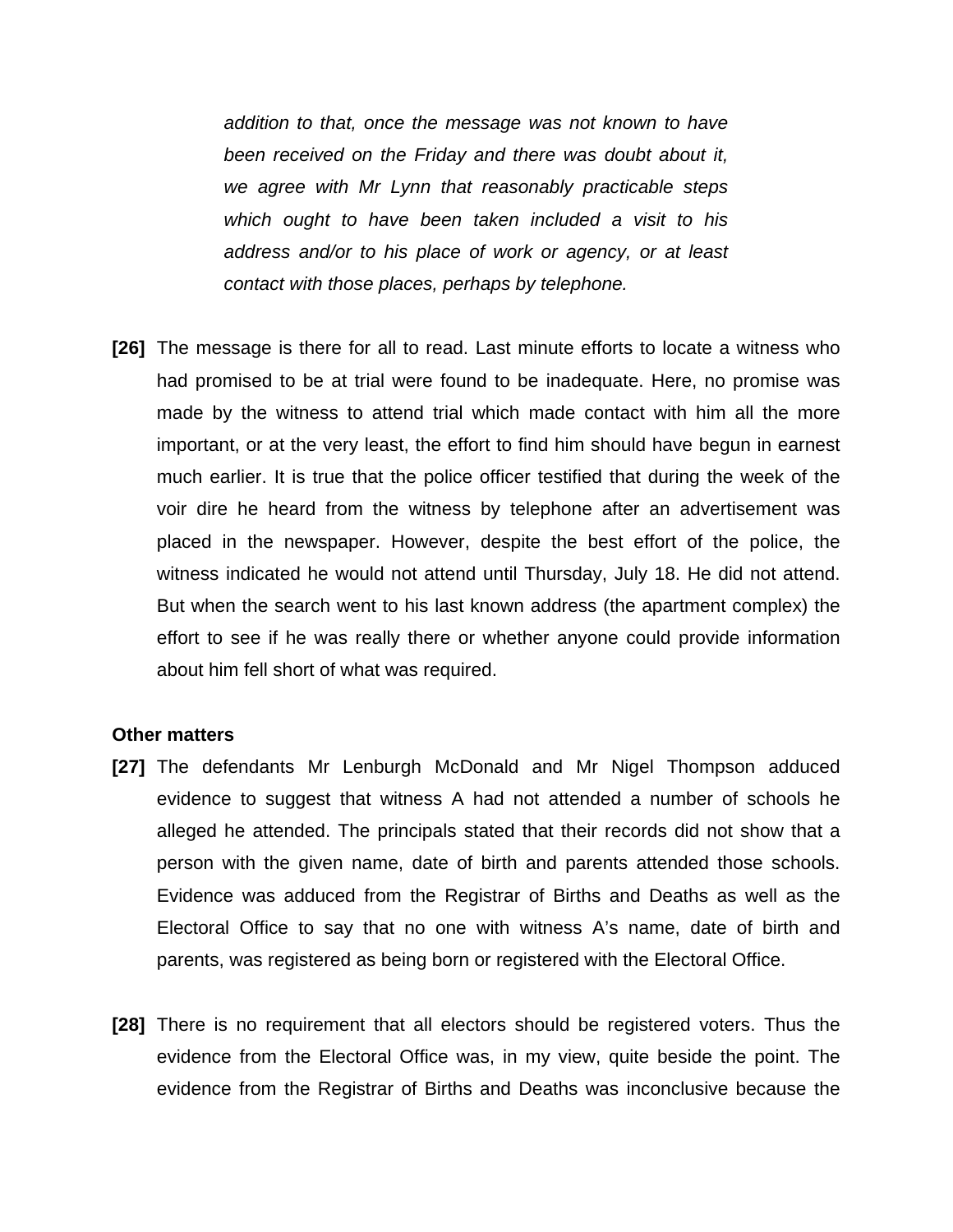witness readily admitted that there were Jamaicans who did not have any birth records but they were alive and well. In addition, there is no requirement of compulsory registration of births.

- **[29]** As far as the school records were concerned, to my mind, they did not establish on a balance of probabilities that witness A did not exist. The principals agreed that sometimes students are registered with incorrect information and the accuracy at the time of the registration of the student depended on the accuracy of the person who turned up with the child.
- **[30]** On the other hand, there was evidence that witness A gave statements to the police and attended an identification parade at which counsel was present. I am sure that witness A exists and he was the person who gave the initial statement and attended the identification parades.
- **[31]** Mr Deans and Miss Harris submitted that the inability to cross examine the witnesses should lead to the exclusion of the statement. This proposition is not supported by the authorities. The Privy Council had indicated that the fact that a witness was unavailable for cross examination at trial when reliance was being placed on section 34 of the Justices of the Peace Jurisdiction Act was not in and of itself a reason to exclude the statement (**Barnes, Desquottes and Johnson v R, Scott and Walters v R** (1989) 37 WIR 330, 340). The reason was stated by Lord Griffith: it must have been contemplated that the witness would be unavailable for cross examination at trial when the statute was passed. The legislature took account of that possibility and nonetheless passed the law enabling admission of deposition of absent witnesses. If that is the case in respect of depositions, then surely the legislature must have contemplated the same issue when enacting section 31D of the EA. The logic of both counsel is deeply flawed because it would mean that no statement could ever be admitted under section 31D since it necessarily follows that the reason for reliance on this section is the fact that the witness is not present and therefore unavailable for cross examination.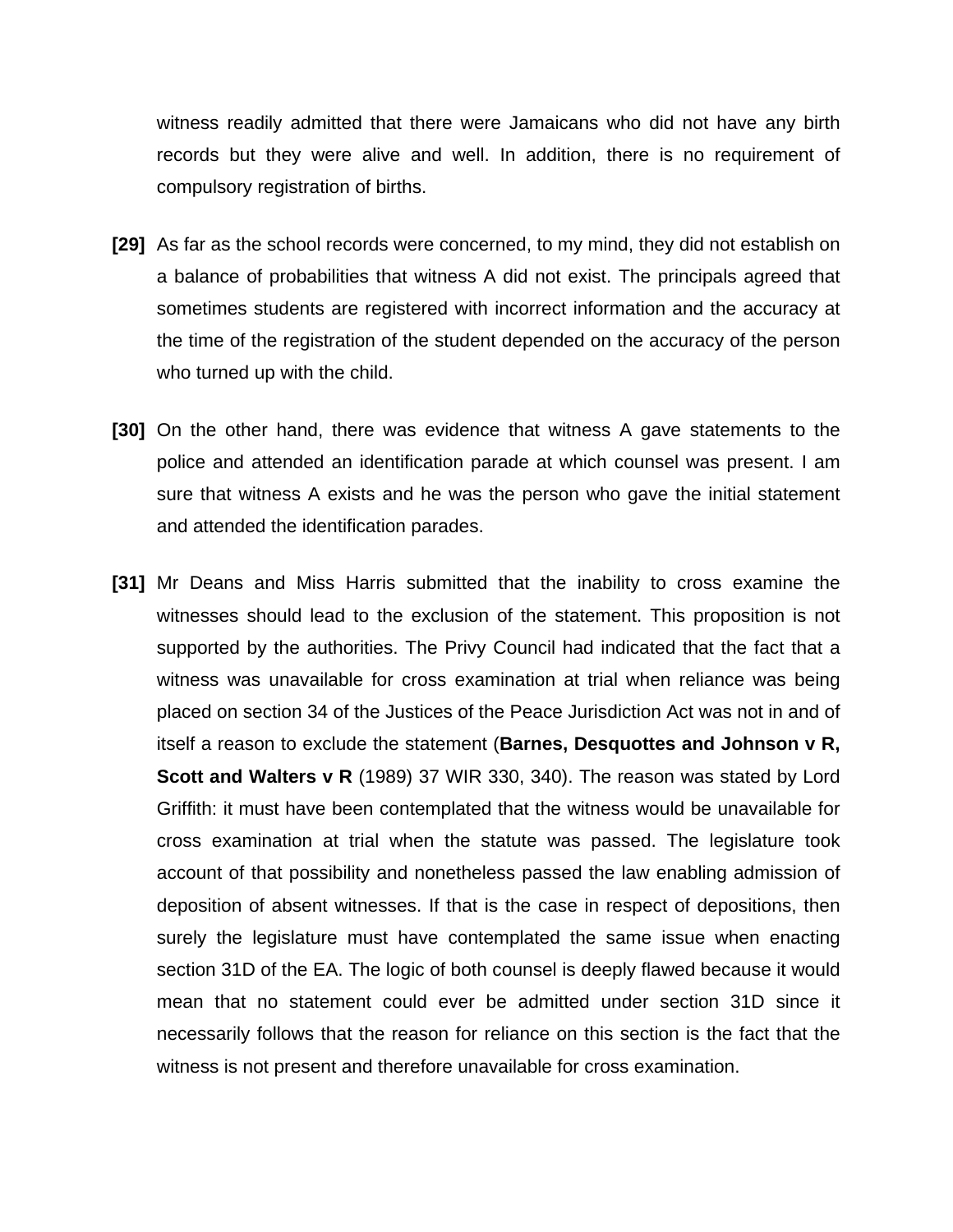- **[32]** The other reason for rejecting this submission is this. Section 31D applies to defendants as well. The consequence of learned counsel's submission would be that a defendant would be deprived of adducing evidence under this provision since the prosecution could argue that the witness is unavailable for cross examination. The submission has fallen on its own sword.
- **[33]** Miss Harris also submitted, relying on **Davis**, that the defendants would be unable to adduce evidence undermining the credibility of witness A and putting questions to the witness regarding his identity. The problem with this submission is that the defence in fact adduced evidence to suggest that the witness was not who he claimed to be. They called five witnesses to that effect. The irony of the submission is that the information given by the witness in his witness statement enabled the defendants, Messieurs McDonald and Thompson, to call evidence from the very institutions that the witness claimed he attended. The real complaint then must be that the witness A would not be available for the suggestions to be put to him.
- **[34]** This last submission by Miss Harris is not well grounded because section 31J 'gives new rights to a person against whom a statement is admitted under section 31D' (**Grant v R [10]**. These new rights enable the defendant to adduce evidence of any matter which could have been asked of the witness who made the statement had he given evidence. Section 31J permits proof that the person made a statement inconsistent with the evidence contained in the statement. The point is that the legislature took into account the loss of opportunity to cross examine the witness and made clear and simple provisions for the use of evidence to contradict or undermine the credit of the testimony in the statement. The unfairness that may arise has been mitigated by the creation of new rights. The solution then is not to exclude the statement but make use of the statute.

### **Final thoughts**

**[35]** In reading the cases on this subject it appears that there is now the practice that no subpoenas are prepared for the witnesses. The assumption seems to be that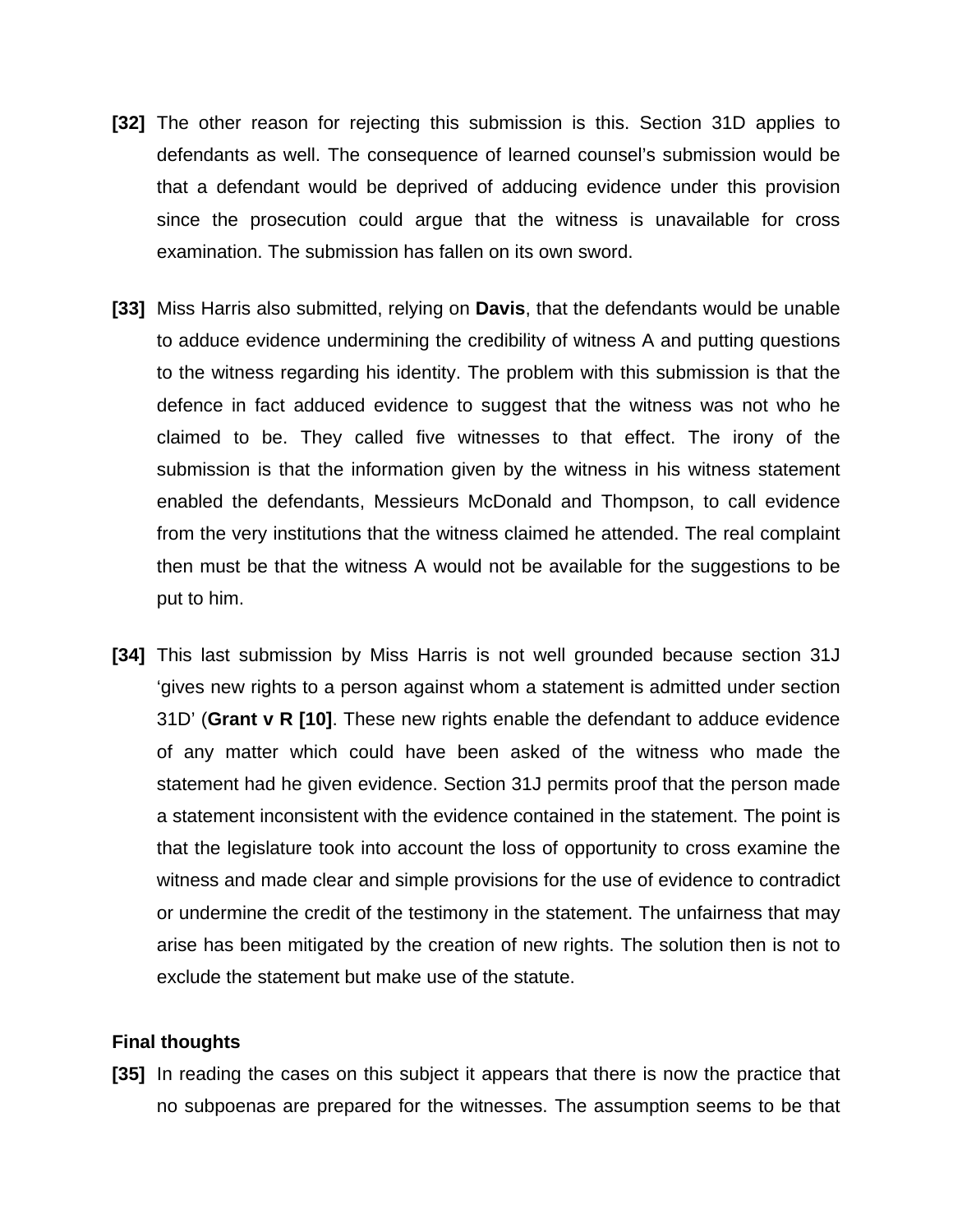the witness will not be found. But what if the witness is found, is told of the court date, he promises to attend and then does not? Can it be said that he cannot be found? The answer must be that he has been found and his non-attendance is not a basis for admissibility. In this case, there was evidence that the witness B was in telephone contact with the police who went in search of him having used tracing techniques to localise the source of the phone being used to speak to the police. The police did not find him. However, no subpoenas were prepared and so had the police found him, he could not be served with court process. This would mean that there would be no legal basis for issuing a warrant for his arrest. In this case, the matter was brought to the Gun Court by way of a voluntary bill of indictment. There was no preliminary enquiry and so the witness was never bound over by any court to attend trial. There is no evidence that he was served with any court process or even told that he was wanted for court well over one year. In these circumstances, why would the witness be making himself available to the court? He was under no legal obligation to attend court because he was never bound over or served with process.

**[36]** It is my considered opinion that had witness B been found, informed for court and he declined to attend there would be no basis for admitting the statement under section 31D (d) because that provision requires proof that he cannot be found not proof that he was found and did not attend. The assumption of the legislature seems to be that if he is found and reluctant to attend then the court should use its coercive powers to compel his attendance provided that the legal requirements for the exercise of such power are met. After all, under the Charter of Fundamental Rights, no one is to be deprived of his liberty except in accordance with the law. Section 14 (1) of the Charter states that no person shall be deprived of his liberty except on reasonable grounds and in accordance with fair procedures established by law in the circumstances listed in the section. The failure to attend is not necessarily evidence that he cannot be found. Had the police had process, served it and then the witness failed to attend a warrant may be issued (provided the other legal requirements are met) for his arrest.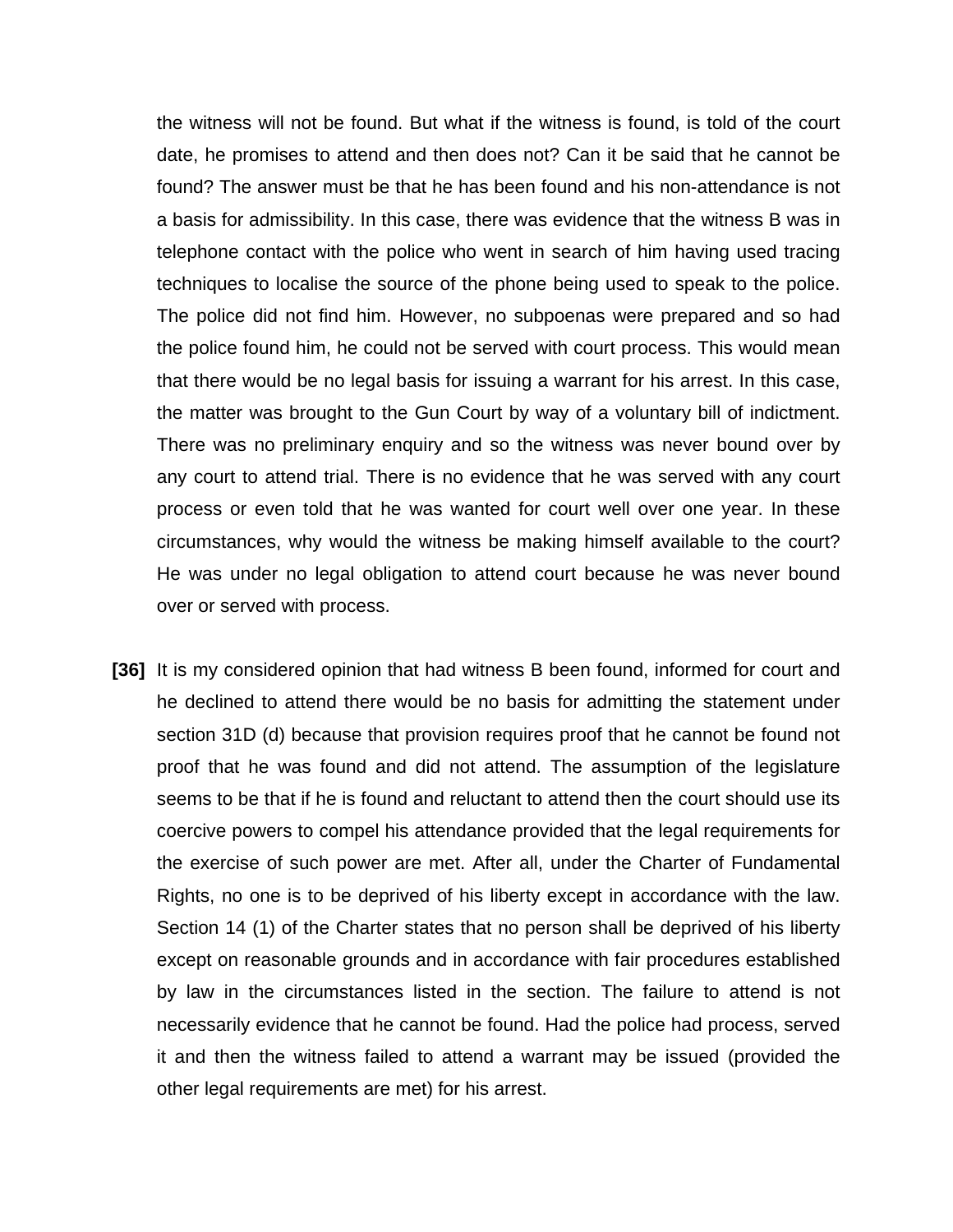- **[37]** The statute does not say that the statement is admissible if the witness having been found, warned for court, fails to attend but rather, he **cannot be found after all reasonable steps have been taken to find him**. Found in this context means locating the witness who was 'lost.' In other words the fact that a witness is proving difficult to convince to attend does not mean that he cannot be found. This perhaps explains why section 114 (1) (d) of the Criminal Justice Act 2003 (UK) makes provision for the admissibility of statements 'if the court is satisfied that it is in the interests of justice for it to be admissible.' Let me repeat there the Jamaican statute has no such provision and there is no discretion to admit statements which do not meet the statutory criteria.
- **[38]** Interestingly, it was under section 114 (1) (d) and not section 116 (2) of the same Act (the relevant person cannot be found although such steps as it is reasonably practicable to take to find him have been taken) that the statement was admitted in **Ishmael Adams**. It is to be observed that in England the current provision does not have the words '**all** reasonable steps' as the Jamaican statute has but yet the Court of Appeal in England, despite the lower standard, held that contacting the witness on the Friday, before the Monday when the trial was due to start even though the witness, four months earlier, had given his promise to attend, was not sufficient to meet the lower test. If that is so in the context of the English statute then it is extremely unlikely that similar conduct in the context of the Jamaican statute would suffice. In **Adams**, the prosecuting authorities had secured a promise from the witness four months earlier. In the present case, no contact of any kind was made with witness B for over eighteen months. Also in **Adams**, all that had happened on the Friday was that the witness was called and message left on his telephone and he was called again on the Monday, the day of trial and was not contacted.
- **[39]** It would seem to me that if the quality of evidence adduced in **Adams** was insufficient to meet the weaker statutory test then it would quite be remarkable in